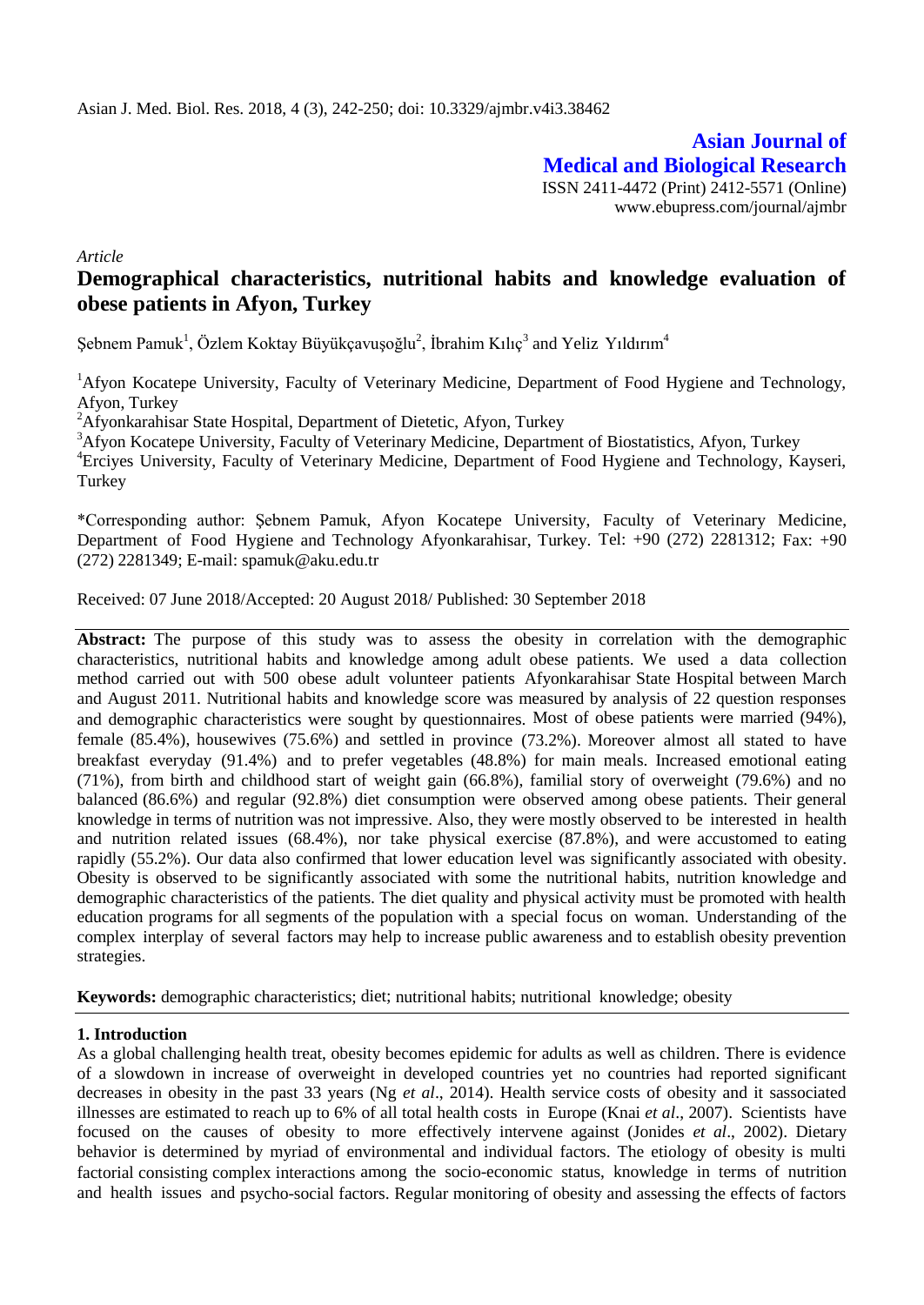contributing to the obesity are essential to develop public health strategies (Chan and Woo, 2010). Obesity is reported to be responsible for decreased quality of life as being associated with Several diseases and disorders like cardiovascular disease, degenerative joint, hipertansion, hiperlipidemia, cancer and depression (Larsson *et al*., 2002; Tsai *et al*., 2004; Jia and Lubetkin, 2005). The two third of the population is reported to be overweight and obesis in Turkey where prevalence of obesity has been stated as 32% (Anon, 2011). Recently there is increased interest in describing socio economic impact and other related factors on the prevalence of obesity (Knai *et al*., 2007; James *et al*., 2001; WHO, 2000). Limited data is available on prevalence of obesity and contributing factors in Turkey. In present study we assessed the nutritional habits and knowledge as well as the demographical characteristics of obese patients in relation to obesity in Turkey.

#### **2. Materials and Methods**

This study was approved by the committee of research ethics in Afyonkarahisar State Hospital. Total of 500 voluntary obese adult patients of 20 to 65 year old, receiving outpatient treatment in Afyonkarahisar State Hospital between March and August 2011 were included in this study. Patients were asked to fill the comprehensive 72 item questionnaire from which 22 were used for this study. A survey form was prepared after a review of literature regarding dietetic recommendations and affiliation of diet and obesity. The survey form consisted of the individual characteristics (gender, age, maritalstatus, level of education, place of residence, work status, height, weight), and 22 closed ended questions regarding health problems, nutritional habits and knowledge of patients. The general nutrition knowledge levels of patients about the amounts of protein, vitamins, fat, sugar and salt content of food were determined. BMI was calculated as weight divided by the height squared (kg/m<sup>2</sup>). Total of 500 out of 546 patients' forms were evaluated. The individual characteristics of the participants in the study, their nutritional habits and nutritional knowledge have been presented as frequency and percentage distributions. The affiliation between nutritional habits and demographic variants have been analyzed with Chi-square  $(\chi^2)$  test while the affiliation between the general nutritional knowledge level of the participants and demographical variables was assessed with t-test and variance analysis. In order to ensure the necessary assumptions for the application of the analyses, integration was carried out in some groups in terms of variables. The relevant statistical methods were carried out with SPSS 18.0 for Windows program.

## **3. Results**

In this obese patient derived study, a range of independent questionaries were used to evaluate the affects of possible variables on obesity. The overall response rate to questionnaire among patients were 72.8%. Table 1 summarizes the distribution of the individual characteristics of the patients found to be associated with obesity. Of the 500 obese patients, 85.4% were female where 88.52% of the females were house wifes (data not shown). In respect to age, 91.8% of the patients were at the age of over 25 y and 66.8% had the height below 160 cm and 70.6% had weight above 85 kg (data not shown). The highest proportion of the participants (94%) were married and almost three quarters of the study population lived in province (73.2%), were housewives (75.6%) and had BMI above 33 (79.6%). Education level of almost half of the patients were at elementary school and below (46.4%). Table 2 shows the results of the questionary on the health problems, nutritional habits and nutritional knowledge, to be associated with the obesity. Accordingly, 59% of the patients participating in this study had previously been diagnosed with hypertension, diabetes, high levels of cholesterol and heart disease. The highest proportion of the patients had overweight family members (79.6%) and started to gain weight since early life times (from birth and childhood) (66.8%). Insufficient and unbalanced nutrition status (86.6%), irregular dieting (92.8%) having no physical activity (87.8%) and fast consumption of food (55.2%) were evident among the patients besides 68,4% claimed that they had no interest in health and nutrition related issues. All of the patients claimed to have snacks between meals and most stated to have breakfast in everyday of the week (91.4%). Almost half of the patients were observed to prefer vegetables (48.8%) for main meals. More than half of the subjects (51.6%) preferred sherbet type (High sugar concentrated desert sauce) pastries as deserts. Daily water consumption was below 1800 ml in 68.4% of patients and 43.8% tended to prefer fast food restaurants. Increased food intake under the influence of emotional alterations was declared by 71% of patients. The knowledge status of patients concerning the protein, vitamin, fat, sugar and salt content of the food was not impressive (Table 2). The significance of demographical characteristics in respect to the nutritional knowledge and nutritional habits in obese patients are presented in Table 3. Gender was associated with all nutritional habits and knowledge variables among the study subjects. Women were more likely to be interested in nutrition, have regular diet, increased food intake under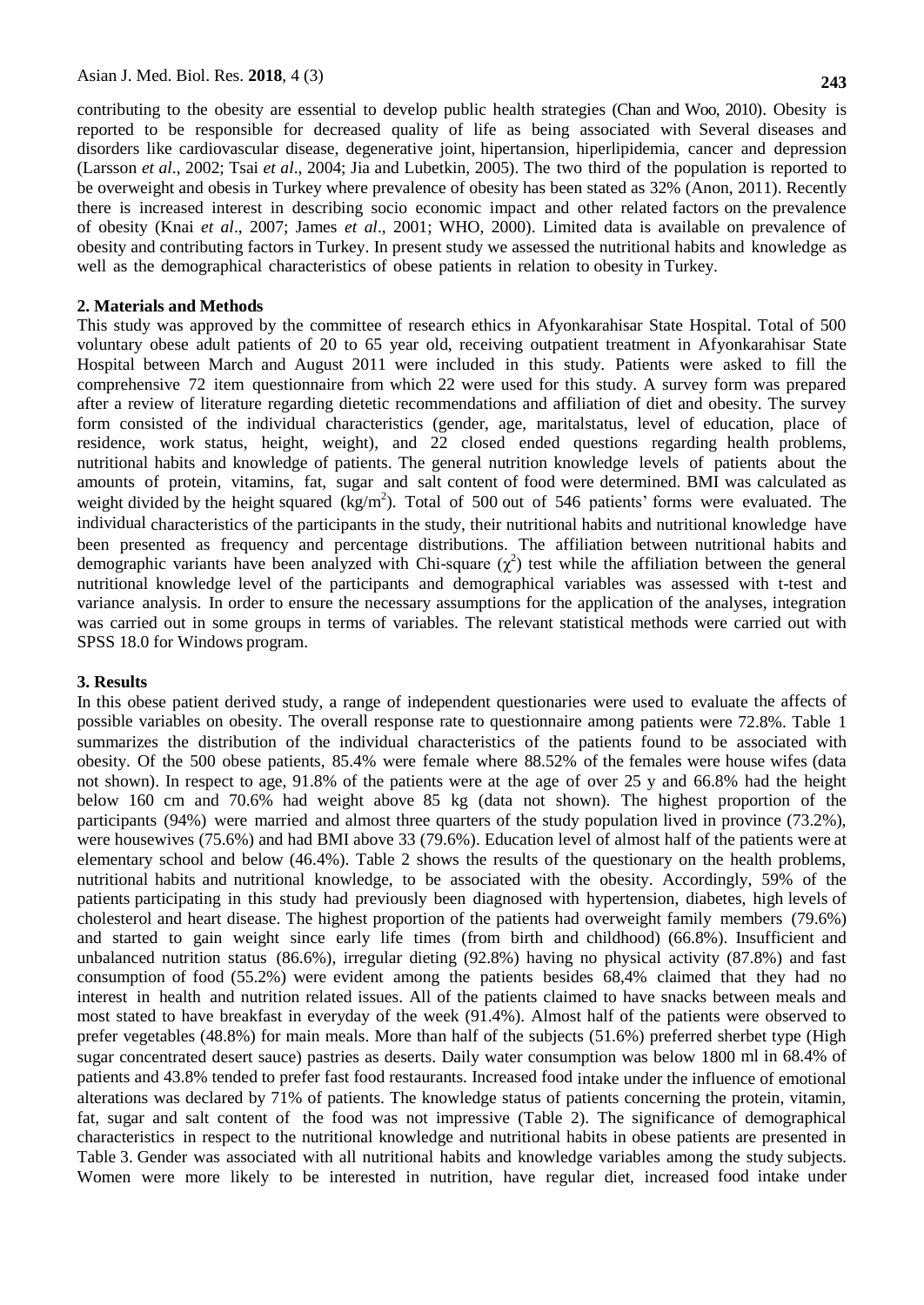emotional conditions while men had more physical activity declared to eat fast  $(p<0.05)$ . No significant correlation was observed between the marital status and the mentioned variables  $(p>0,05)$ . Education level was positively related to the interest on nutrition and health related issues. Physical activity and fast eating habit also indicated to have strong association with education level. Statistical interactions of age in association to nutritional knowledge and habits pointed out the fact that 26-35 age group have more interest on nutrition than the other age groups. The pattern indicated strong association between the settlement area that patients living in village tend to have less interest on nutrition and increased food intake under emotional alterations. Being employed was positively associated with food consumption speed and eating more under emotional alterations whereas inversely associated with physical activity.

In other words, low physical activity and fast eating habits were significantly higher in the employed group compared to other groups. Statistically significant correlation was observed between the BMI of the patients and all concerned variables listed in Table 3.

| <b>Variable</b>                      | Group                                                                                                                                                                                                                                      | Number (f)                                                                                                                                                                                                                                                                                                                                                                                                                     | Percentage (%) |
|--------------------------------------|--------------------------------------------------------------------------------------------------------------------------------------------------------------------------------------------------------------------------------------------|--------------------------------------------------------------------------------------------------------------------------------------------------------------------------------------------------------------------------------------------------------------------------------------------------------------------------------------------------------------------------------------------------------------------------------|----------------|
| Gender                               | Male                                                                                                                                                                                                                                       |                                                                                                                                                                                                                                                                                                                                                                                                                                | 14.6           |
|                                      | Female                                                                                                                                                                                                                                     |                                                                                                                                                                                                                                                                                                                                                                                                                                |                |
|                                      | 25 and under                                                                                                                                                                                                                               |                                                                                                                                                                                                                                                                                                                                                                                                                                |                |
|                                      | $26 - 35$                                                                                                                                                                                                                                  | 180                                                                                                                                                                                                                                                                                                                                                                                                                            | 36.0           |
| Age                                  | $36 - 45$                                                                                                                                                                                                                                  | 127                                                                                                                                                                                                                                                                                                                                                                                                                            | 25.4           |
|                                      | $46 - 55$                                                                                                                                                                                                                                  | 118                                                                                                                                                                                                                                                                                                                                                                                                                            | 23.6           |
|                                      | 55 and over                                                                                                                                                                                                                                | 34                                                                                                                                                                                                                                                                                                                                                                                                                             | 6.8            |
| <b>Marital Status</b>                | Married                                                                                                                                                                                                                                    | 470                                                                                                                                                                                                                                                                                                                                                                                                                            | 94.0           |
|                                      | Single                                                                                                                                                                                                                                     | 73<br>427<br>85.4<br>41<br>8.2<br>30<br>6,0<br>232<br>46.4<br>79<br>15.8<br>123<br>24.6<br>13.2<br>66<br>23<br>4.6<br>21<br>4.2<br>90<br>18.0<br>73.2<br>366<br>83<br>16.6<br>378<br>75.6<br>39<br>7.8<br>47<br>9.4<br>287<br>57.4<br>142<br>28.4<br>24<br>4.8<br>147<br>29.4<br>29.0<br>145<br>133<br>26.6<br>50<br>10.0<br>25<br>5.0<br>102<br>20.4<br>87<br>17.4<br>96<br>19.2<br>81<br>16.2<br>26.8<br>134<br>500<br>100.0 |                |
|                                      | Elementary school and below                                                                                                                                                                                                                |                                                                                                                                                                                                                                                                                                                                                                                                                                |                |
| <b>Educational level</b>             | Secondary school                                                                                                                                                                                                                           |                                                                                                                                                                                                                                                                                                                                                                                                                                |                |
|                                      | High school                                                                                                                                                                                                                                |                                                                                                                                                                                                                                                                                                                                                                                                                                |                |
|                                      | University                                                                                                                                                                                                                                 |                                                                                                                                                                                                                                                                                                                                                                                                                                |                |
|                                      | Village                                                                                                                                                                                                                                    |                                                                                                                                                                                                                                                                                                                                                                                                                                |                |
| Settlement area                      | Town                                                                                                                                                                                                                                       |                                                                                                                                                                                                                                                                                                                                                                                                                                |                |
|                                      | District                                                                                                                                                                                                                                   |                                                                                                                                                                                                                                                                                                                                                                                                                                |                |
|                                      | City                                                                                                                                                                                                                                       |                                                                                                                                                                                                                                                                                                                                                                                                                                |                |
|                                      |                                                                                                                                                                                                                                            |                                                                                                                                                                                                                                                                                                                                                                                                                                |                |
| Employment status                    | Housewife                                                                                                                                                                                                                                  |                                                                                                                                                                                                                                                                                                                                                                                                                                |                |
|                                      | Other (unemployed, retired, student, etc.)                                                                                                                                                                                                 |                                                                                                                                                                                                                                                                                                                                                                                                                                |                |
|                                      | 150 and below                                                                                                                                                                                                                              |                                                                                                                                                                                                                                                                                                                                                                                                                                |                |
|                                      |                                                                                                                                                                                                                                            |                                                                                                                                                                                                                                                                                                                                                                                                                                |                |
|                                      | Employed<br>$151 - 160$<br>$161 - 170$<br>171 and over<br>85 and below<br>$85,1 - 95$<br>$95,1 - 105$<br>$105,1 - 115$<br>115,1 and over<br>33 and below<br>$33,01 - 35$<br>$35,01 - 37$<br>$37,01 - 39$<br>39,01 and over<br><b>Total</b> |                                                                                                                                                                                                                                                                                                                                                                                                                                |                |
|                                      |                                                                                                                                                                                                                                            |                                                                                                                                                                                                                                                                                                                                                                                                                                |                |
|                                      |                                                                                                                                                                                                                                            |                                                                                                                                                                                                                                                                                                                                                                                                                                |                |
|                                      |                                                                                                                                                                                                                                            |                                                                                                                                                                                                                                                                                                                                                                                                                                |                |
| Weight (kg)                          |                                                                                                                                                                                                                                            |                                                                                                                                                                                                                                                                                                                                                                                                                                |                |
|                                      |                                                                                                                                                                                                                                            |                                                                                                                                                                                                                                                                                                                                                                                                                                |                |
|                                      |                                                                                                                                                                                                                                            |                                                                                                                                                                                                                                                                                                                                                                                                                                |                |
|                                      |                                                                                                                                                                                                                                            |                                                                                                                                                                                                                                                                                                                                                                                                                                |                |
| Height (cm)<br>Body Mass Index (BMI) |                                                                                                                                                                                                                                            |                                                                                                                                                                                                                                                                                                                                                                                                                                |                |
| $(kg/m^2)$                           |                                                                                                                                                                                                                                            |                                                                                                                                                                                                                                                                                                                                                                                                                                |                |
|                                      |                                                                                                                                                                                                                                            |                                                                                                                                                                                                                                                                                                                                                                                                                                |                |
|                                      |                                                                                                                                                                                                                                            |                                                                                                                                                                                                                                                                                                                                                                                                                                |                |
|                                      |                                                                                                                                                                                                                                            |                                                                                                                                                                                                                                                                                                                                                                                                                                |                |

## **Table 1. The individual characteristics of the obese patients.**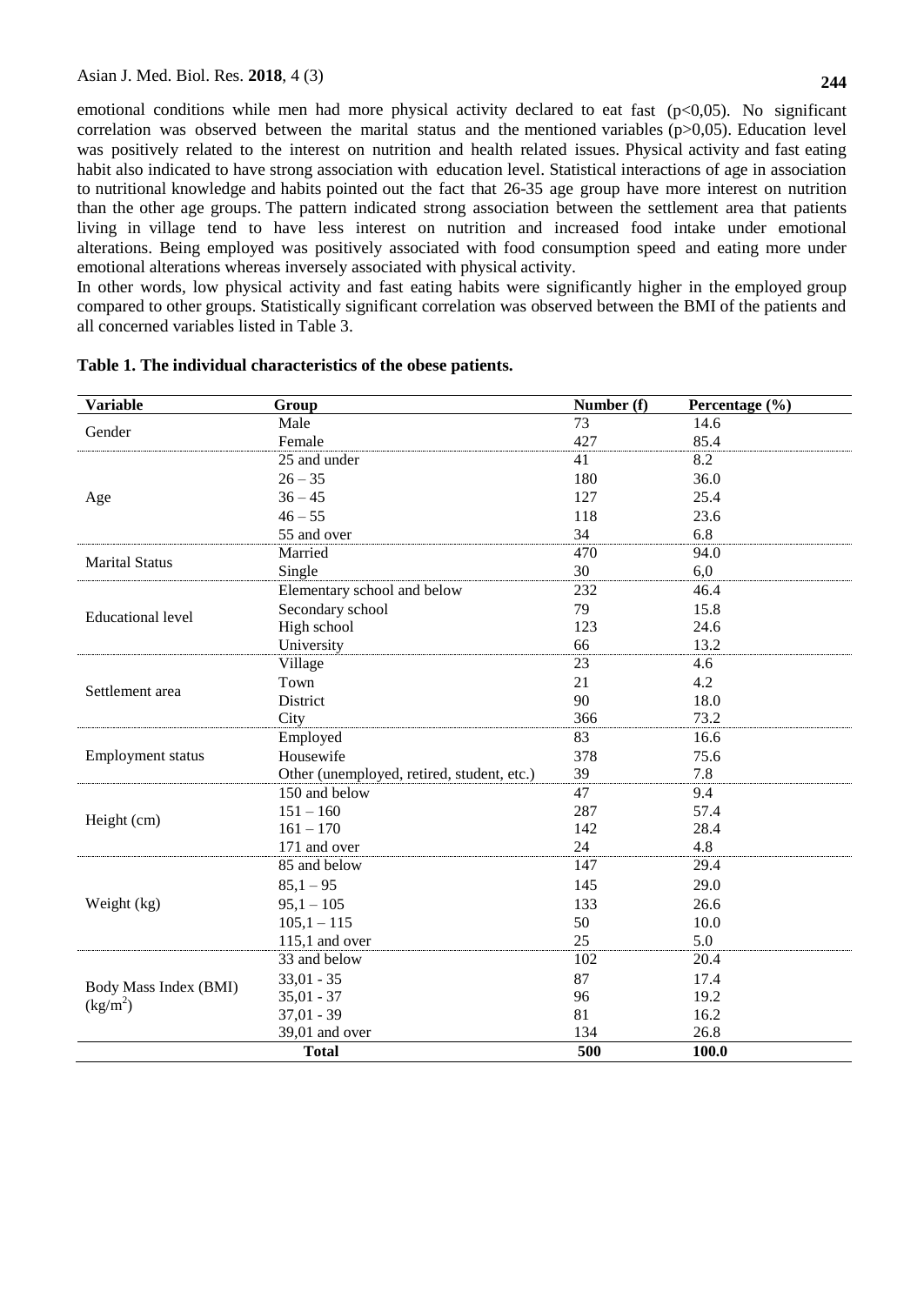|          | Table 2. Association of the health problems, nutritional habits and nutritional knowledge with the |  |  |  |  |  |  |
|----------|----------------------------------------------------------------------------------------------------|--|--|--|--|--|--|
| obesity. |                                                                                                    |  |  |  |  |  |  |

| <b>Question</b>                                            | <b>Answer</b>                         | Number (f) | Percentage (%) |
|------------------------------------------------------------|---------------------------------------|------------|----------------|
|                                                            | None                                  | 205        | 41.0           |
| Whether a health problem has been<br>diagnosed by a doctor | Yes (hypertension, diabetes, high     | 295        | 59.0           |
|                                                            | cholesterol, heart disease, etc.)     |            |                |
| Are there overweight family members                        | Yes                                   | 398        | 79.6           |
|                                                            | N <sub>o</sub>                        | 102        | 20.4           |
|                                                            | Since childhood                       | 181        | 36.2           |
|                                                            | Since birth                           | 153        | 30.6           |
| When did the weight gain start                             | Since marriage                        | 71         | 14.2           |
|                                                            | After quitting smoking                | 30         | 6.0            |
|                                                            | Other (menopause, use of drugs,       | 65         | 13.0           |
|                                                            | hormone disorder, etc.)               |            |                |
| Sufficient and balanced nutrition status                   | N <sub>o</sub>                        | 433        | 86.6           |
|                                                            | Yes                                   | 67         | 13.4           |
| Interest in health or nutrition related                    | N <sub>o</sub>                        | 342        | 68.4           |
| issues                                                     | Yes (newspaper, TV, internet,         | 158        | 31.6           |
|                                                            | dietician, etc.)                      |            |                |
|                                                            | N <sub>o</sub>                        | 464        | 92.8           |
|                                                            | Yes (16 persons were dieting to lose  | 36         | 7.2            |
| Status and reason for regular dieting                      | weight and 20 persons were dieting    |            |                |
|                                                            | because of cholesterol, diabetes,     |            |                |
|                                                            | hypertension, etc.                    |            |                |
| Physical activity status                                   | N <sub>o</sub>                        | 439        | 87.8           |
|                                                            | Yes                                   | 61         | 12.2           |
|                                                            | Fast                                  | 276        | 55.2           |
| Food consumption speed                                     | Normal                                | 209        | 41.8           |
|                                                            | slow                                  | 15         | 3.0            |
|                                                            | 2 and less                            | 253        | 50.6           |
| Number of snacks between meals                             | 3                                     | 144        | 28.8           |
|                                                            | More than 3                           | 103        | 20.6           |
|                                                            | Every day of the week                 | 457        | 91.4           |
| Frequency of having breakfast                              | Between 3-6 per week                  | 21         | 4.2            |
|                                                            | 2 or less per week                    | 22         | 4.4            |
|                                                            | Cheese, olives, tomatoes, cucumbers,  | 480        | 96.0           |
| Type of food for breakfast                                 | bread                                 |            |                |
|                                                            | Other (soup, pastry, pretzel, Turkish | 20         | 4.0            |
|                                                            | bagel, etc.)                          | 244        | 48.8           |
|                                                            | Vegetables<br>White meat              | 103        | 20.6           |
| General type of food for main meals                        | Red meat                              | 83         | 16.6           |
|                                                            | Other (dry legumes, pastry, etc.)     | 70         | 14.0           |
|                                                            | No sweets                             | 27         | 5.4            |
|                                                            | Pastries with sherbet                 | 258        | 51.6           |
| Consumed type of desert                                    | Chocolate and wafers                  | 120        | 24.0           |
|                                                            | Milk puddings                         | 95         | 19.0           |
|                                                            | White bread                           | 212        | 42.4           |
|                                                            | Flatbread, rolled dough bread, home   | 212        | 42.4           |
| Consumed bread type                                        | baked bread                           |            |                |
|                                                            | Grain, rye, dark, whole wheat bread   | 76         | 16.0           |
|                                                            | 1000 ml and below                     | 125        | 25.0           |
| Daily consumption of water                                 | $1001 - 1800$ ml                      | 217        | 43.4           |
|                                                            | 1801 ml and over                      | 158        | 31.6           |
|                                                            | Meat/fish restaurant                  | 252        | 50.4           |
| Preferred type of restaurant                               | Fast-food restaurant                  | 219        | 43.8           |
|                                                            | Restaurants with home cooking         | 29         | 5.8            |
|                                                            |                                       |            |                |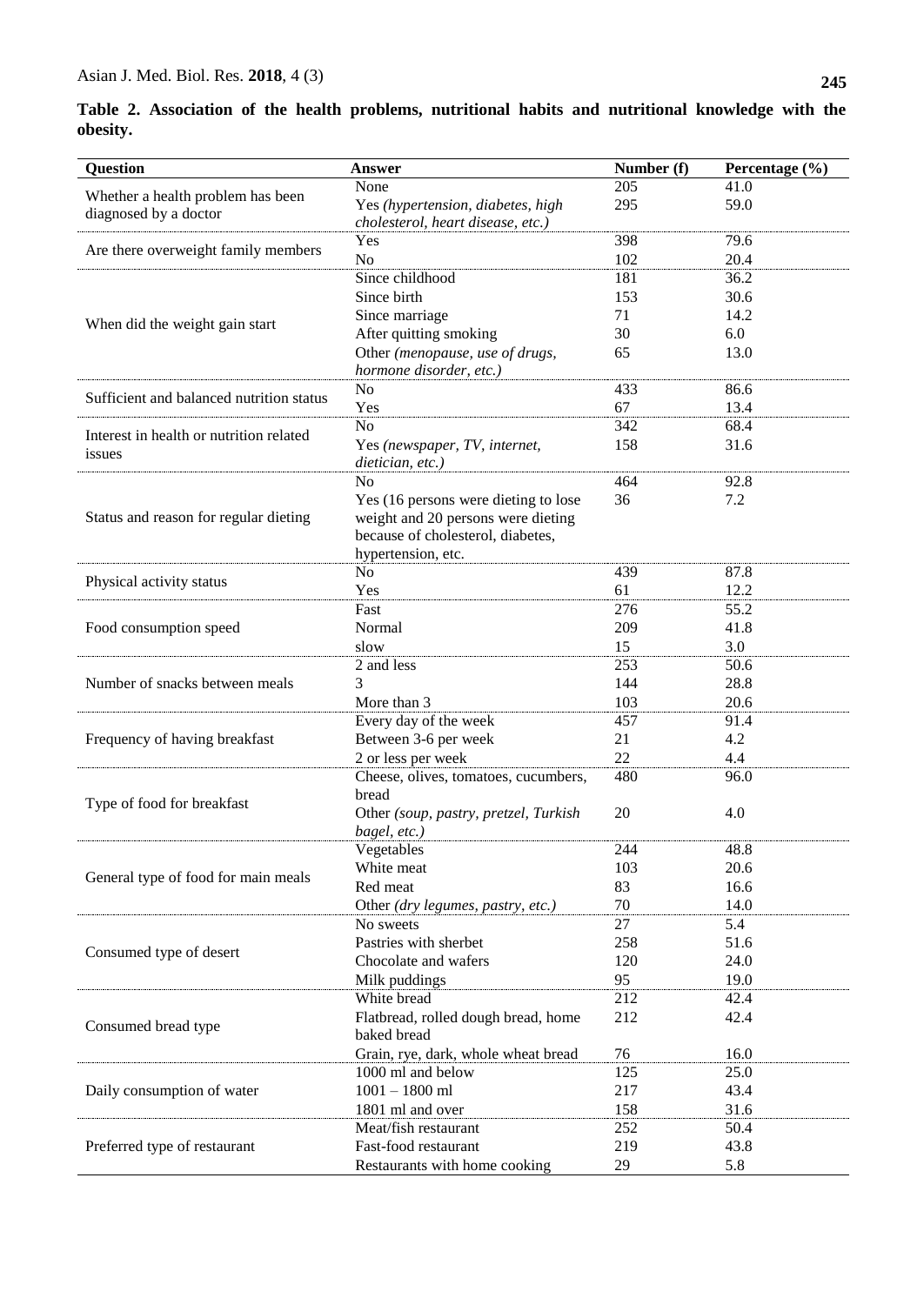| <b>Ouestion</b>                                         | Answer                                | Number (f) | Percentage $(\% )$ |
|---------------------------------------------------------|---------------------------------------|------------|--------------------|
|                                                         | No change                             | 92         | 18.4               |
| Impact of emotional alteration on<br>nutritional habits | I eat more than usually               | 355        | 71.0               |
|                                                         | I do not eat or eat less than usually | 53         | 10.6               |
| Status of knowledge on the amount of                    | No.                                   | 380        | 76.0               |
| protein contained by food                               | <b>Yes</b>                            | 120        | 24.0               |
| Status of knowledge on the amount of                    | No                                    | 385        | 77.0               |
| vitamins contained by food                              | <b>Yes</b>                            | 115        | 23.0               |
| Status of knowledge on the amount of                    | No                                    | 412        | 82.4               |
| fats contained by food                                  | <b>Yes</b>                            | 88         | 17.6               |
| Status of knowledge on the amount of                    | No.                                   | 400        | 80.0               |
| sugar contained by food                                 | <b>Yes</b>                            | 100        | 20.0               |
| Status of knowledge on the amount of                    | No                                    | 378        | 75.6               |
| salt contained by food                                  | Yes                                   | 122        | 24.4               |

**Table 3. Descriptive statistics of demographical characteristics in association with the nutritional knowledge and nutritional habits in obese patients.** 

| <b>Variables</b>     |                                | <b>Interest in</b><br>healtynutrition |             | <b>Regular diet</b> |                 | <b>Physical</b><br>activity |                      | Food<br>consumption<br>speed |                 | <b>Eating status</b><br>during<br>emotional<br>alterations |                  | <b>Nutritional</b><br>knowledge |  |
|----------------------|--------------------------------|---------------------------------------|-------------|---------------------|-----------------|-----------------------------|----------------------|------------------------------|-----------------|------------------------------------------------------------|------------------|---------------------------------|--|
|                      |                                | Yes                                   | $\tilde{z}$ | Yes                 | $\tilde{z}$     | Yes                         | $\tilde{\mathbf{z}}$ | Fast                         | Normal          | and less<br>Normal                                         | More             | $\overline{X} \pm S H$          |  |
| Gender               | Male $(\%)$                    | 20.5                                  | 79.5        | 1.4                 | 98.6            | 23.3                        | 76.7                 | 69.9                         | 30.1            | 61.6                                                       | 38.4             | $1.91 \pm 0.28$                 |  |
|                      | Female (%)                     | 33.5                                  | 66.5        | 8.2                 | 91.8            | 10.3                        | 89.7                 | 52.7                         | 47.3            | 23.4                                                       | 76.6             | $2.00 \pm 0.15$                 |  |
|                      | Significance                   | $\chi^2$ =4.832                       |             |                     | $\chi^2$ =4.349 |                             | $\chi^2$ =9.811      |                              | $\chi^2$ =7.432 |                                                            | $\chi^2$ =44.240 | $t = 2.295$                     |  |
|                      |                                | $p=0.028$ <sup>*</sup>                |             | $p=0.037$ *         |                 | $p=0.002$ **                |                      | $p=0.006$ *                  |                 | $p=0.000***$                                               |                  | $p=0.022$ <sup>*</sup>          |  |
| Marital              | Married(%)                     | 31.5                                  | 68.5        | 7.2                 | 92.8            | 12.8                        | 87.2                 | 54.7                         | 45.3            | 28.5                                                       | 71.5             | $1.99 \pm 0.28$                 |  |
| status               | $Single(\% )$                  | 33.3                                  | 66.7        | 6.7                 | 93.3            | 3.3                         | 96.7                 | 63.3                         | 36.7            | 36.7                                                       | 63.3             | $1.92 \pm 0.15$                 |  |
|                      | Significance                   | $\chi^2$ =0.044                       |             | $\chi^2$ = 0.014    |                 | $\chi^2$ = 2.342            |                      | $\chi^2$ = 0.854             |                 | $\chi^2$ = 0.911                                           |                  | $t=1.206$                       |  |
|                      |                                | $p=0.833$                             |             | p=0.907             |                 | $p=0.126$                   |                      | p=0.356                      |                 | $p=0.340$                                                  |                  | $p=0.228$                       |  |
| Educational<br>level | Elementary<br>school and under | 21.1                                  | 78.9        | 7.3                 | 92.7            | 9.9                         | 90.1                 | 55.2                         | 44.8            | 25.0                                                       | 75.0             | $1.78 \pm 0.12$                 |  |
|                      | Secondary<br>school            | 13.9                                  | 86.1        | 6.3                 | 93.7            | 13.9                        | 86.1                 | 45.6                         | 54.4            | 26.6                                                       | 73.4             | $2.05 \pm 0.11$                 |  |
|                      | High school                    | 52.8                                  | 47.2        | 8.1                 | 91.9            | 8.1                         | 91.9                 | 53.7                         | 46.3            | 33.3                                                       | 66.7             | $2.20 \pm 0.09$                 |  |
|                      | University                     | 50.0                                  | 50.0        | 6.1                 | 93.9            | 25.8                        | 74.2                 | 69.7                         | 30.3            | 37.9                                                       | 62.1             | $2.26 \pm 0.06$                 |  |
|                      | Significance                   | $\chi^2$ =59.231                      |             | $\chi^2$ = 0.383    |                 | $\chi^2$ =14.579            |                      | $\chi^2$ =8.690              |                 | $\chi^2$ =5.676                                            |                  | $F=122.18$                      |  |
|                      |                                | $p=0.000***$                          |             | p=0.944             |                 | $p=0.002**$                 |                      | $p=0.034$ *                  |                 | $p=0.128$                                                  |                  | $p=0.000***$                    |  |
| Age                  | 25 and under                   | 29.3                                  | 70.7        | 12.2                | 87.8            | 2.4                         | 97.6                 | 61.0                         | 39.0            | 24.4                                                       | 75.6             | $2.08 \pm 0.39$                 |  |
|                      | $26 - 35$                      | 42.2                                  | 57.8        | 5.6                 | 94.4            | 13.9                        | 86.1                 | 55.0                         | 45.0            | 28.3                                                       | 71.7             | $2.02 \pm 0.29$                 |  |
|                      | $36 - 45$                      | 28.3                                  | 71.7        | 7.1                 | 92.9            | 14.2                        | 85.8                 | 54.3                         | 45.7            | 32.3                                                       | 67.7             | $1.97 \pm 0.31$                 |  |
|                      | $46 - 55$                      | 21.2                                  | 78.8        | 7.6                 | 92.4            | 11.9                        | 88.1                 | 51.7                         | 48.3            | 24.6                                                       | 75.4             | $1.94 \pm 0.31$                 |  |
|                      | 56 and over                    | 26.5                                  | 73.5        | 8.8                 | 91.2            | 8.8                         | 91.2                 | 64.7                         | 35.3            | 41.2                                                       | 58.8             | $1.96 \pm 0.27$                 |  |
|                      | Significance                   | $\chi^2$ =16.456                      |             | $\chi^2$ = 2.428    |                 | $\chi^2$ =4.962             |                      | $\chi^2$ = 2.423             |                 | $\chi^2$ =4.697                                            |                  | $F = 2.238$                     |  |
|                      |                                | $p=0.002$ **                          |             | p=0.658             |                 | $p=0.291$                   |                      |                              | $p=0.658$       |                                                            | $p=0.320$        | p=0.064                         |  |
| Settlement           | Village                        | 4.3                                   | 95.7        | 8.7                 | 91.3            | 2.0                         | 98.0                 | 43.5                         | 56.5            | 8.7                                                        | 91.3             | $1.83 \pm 0.05$                 |  |
| area                 | Town                           | 38.1                                  | 61.9        | 14.3                | 85.7            | 4.8                         | 95.2                 | 61.9                         | 38.1            | 33.3                                                       | 66.7             | $1.91 \pm 0.08$                 |  |
|                      | District                       | 20.0                                  | 80.0        | 3.3                 | 96.7            | 8.9                         | 91.1                 | 55.6                         | 44.4            | 22.2                                                       | 77.8             | $1.95 \pm 0.06$                 |  |
|                      | City                           | 35.8                                  | 64.2        | 7.7                 | 92.3            | 14.2                        | 85.8                 | 55.5                         | 44.5            | 31.7                                                       | 68.3             | $2.07 \pm 0.07$                 |  |
|                      | Significance                   | $\chi^2$ = 16.892                     |             | $\chi^2$ = 3.780    |                 | $\chi^2$ = 6.579            |                      | $\chi^2$ =1.675              |                 | $\chi^2$ =8.095                                            |                  | $F = 82.18$                     |  |
|                      |                                | $p=0.001**$                           |             | $p=0.286$           |                 | $p=0.087$                   |                      | $p=0.643$                    |                 | $p=0.044$ <sup>*</sup>                                     |                  | $p=0.000***$                    |  |
| Employment Employed  |                                | 37.3                                  | 62.7        | 6.0                 | 94.0            | 22.9                        | 77.1                 | 67.5                         | 32.5            | 48.2                                                       | 51.8             | $1.96 \pm 0.06$                 |  |
| status               | Housewife                      | 30.4                                  | 69.6        | 8.2                 | 91.8            | 9.8                         | 90.2                 | 51.9                         | 48.1            | 24.1                                                       | 75.9             | $1.99 \pm 0.09$                 |  |
|                      | Other                          | 30.8                                  | 69.2        | $2.0\,$             | 98.0            | 12.8                        | 87.2                 | 61.5                         | 38,5            | 35,9                                                       | 64,1             | $2,09\pm0,12$                   |  |
|                      | Significance                   | $\chi^2$ = 1.524                      |             | $\chi^2$ = 3.765    |                 | $\gamma^2$ =10.924          |                      | $\chi^2$ = 7.400             |                 | $\chi^2$ = 20.205                                          |                  | $F = 1.754$                     |  |
|                      |                                | $p=0.467$                             |             | p=0.152             |                 | $p=0.004***$                |                      | $p=0.025$                    |                 | $p=0.000***$                                               |                  | $p=0.174$                       |  |
| <b>BMI</b>           | 35 and below                   | 40.2                                  | 59.8        | 11.6                | 88.4            | 18.0                        | 82.0                 | 43.4                         | 56.6            | 36.0                                                       | 64.0             | $2.10\pm0.03$                   |  |
|                      | $35.01 - 39$                   | 24.3                                  | 75.7        | 4.5                 | 95.5            | 9.0                         | 91.0                 | 56.5                         | 43.5            | 28.8                                                       | 71.2             | $1.93 \pm 0.02$                 |  |
|                      | 39.01 and over                 | 29.1                                  | 70.9        | 6.0                 | 94.0            | 8.2                         | 91.8                 | 59.7                         | 40.3            | 19.4                                                       | 80.6             | $1.91 \pm 0.04$                 |  |
|                      | Significance                   | $\chi^2$ = 11.242                     |             | $\chi^2$ = 7.292    |                 | $\chi^2$ =9.557             |                      | $\chi^2$ =10.212             |                 | $\chi^2$ = 20.205                                          |                  | $F = 18.564$                    |  |
|                      |                                | $p=0.004**$                           |             | $p=0.026$           |                 | $p=0.008***$                |                      | $p=0.006$ **                 |                 | $p=0.000***$                                               |                  | $p=0.000***$                    |  |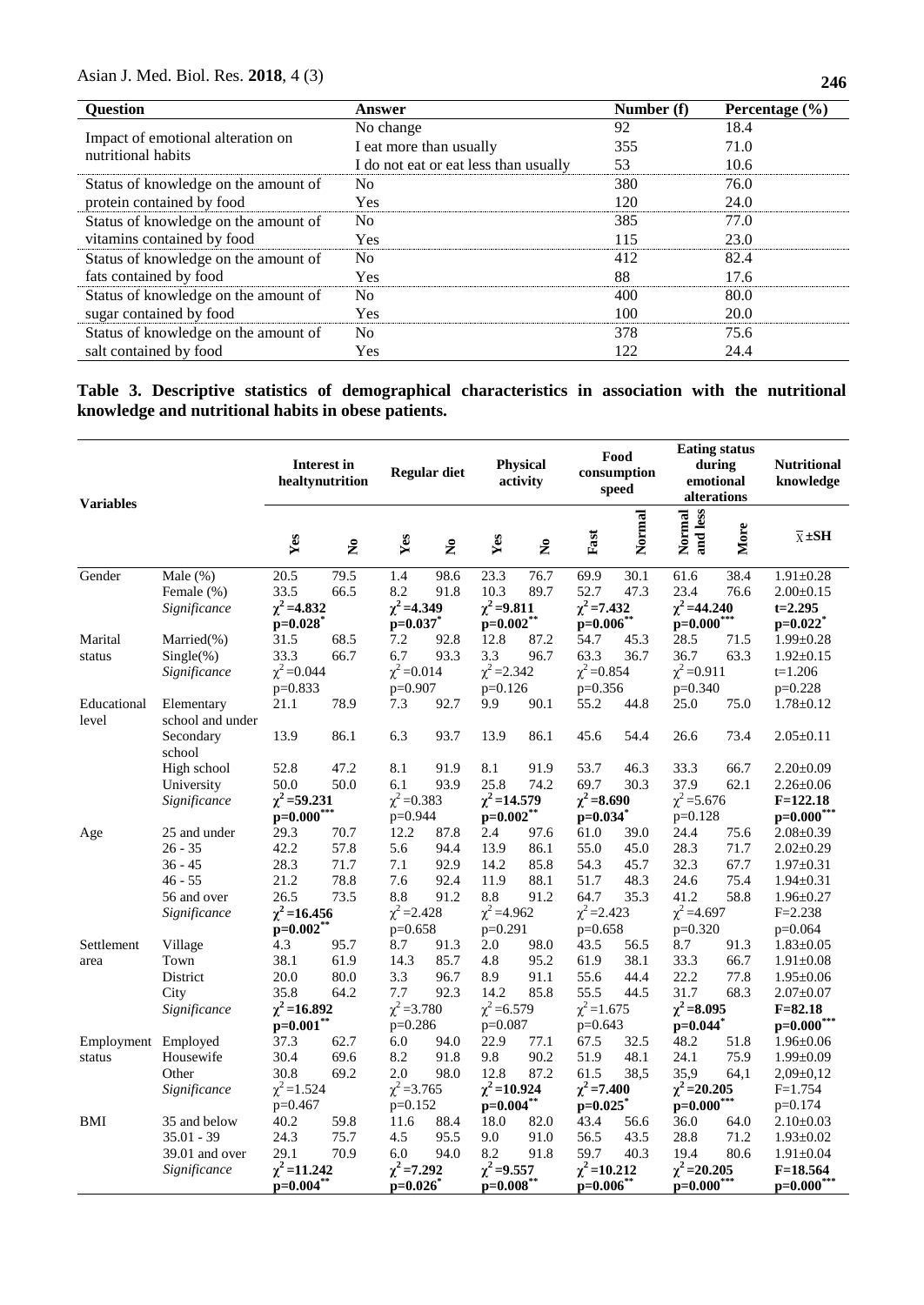The results of this study contributed to the literature on evaluating the obesity in relation to the demographical characteristics, nutritional knowledge and habits among obese patients in Turkey. Our findings reveal that gender and marital status are significantly related to obesity among obese patients that 85.6% and 94% were female and married respectively. Conversely, the marital role has shown to be influencing fatness and obesity among men but not women in a study (Sobal *et al*., 1992). Marriage is reported to give rise to a more regular life-style and energy intake (Kopelman and Stock, 2000; Gortmaker *et al*., 2008). Among the obese patients, 91.8% were at the age of over 25 y. According to the Turkish Health Ministry report; BMI of  $\geq$ 30 kg/m<sup>2</sup> has been defined as obesity whilst one quarter of Turkish men over 30 years of age (25.2%) and almost half of the women (44.2%) have been determined as obese (Anon, 2013). Association between obesity and age could in part be explained by various pregnancy related conditions considering the fact that most of patients to be female in this study. The hormonal and physiological changes incurring during pregnancy and tendency to gain weight as a result of lowered metabolic activity during menopause could be considered for woman (Martinez-Ros *et al*., 2001). In addition, girls are reported to be more prone to get fat during adolescence than boys (Gortmaker *et al*., 2008). This relation could also be explained by decrease in physical activity by age both in men and woman (Martinez *et al*., 2001). Our data confirms the previous results (Delibasi *et al*., 2007; Gültekin *et al*., 2009; Ersoy and Imamoglu, 2006), on the higher prevalence of obesity among females compared to men in Turkey. As men have an inclination for physical activity they store excess energy as protein with positive energy balance and active muscle tissue metabolisms have a restrictive impact on gaining excess weight (Philip and Jones, 2010). Of note, among the female obesis, 88.5% were house wifes in this study as also indicated by Ersoy and Imamoglu. Employed woman usually have higher educational level which affect their lifestyles, consumption choices and eating habits (Ersoy and Imamoglu, 2006). House wifes seem to be inevitablely under the risk of obesity as they live traditionally without regular physical activity. The level of education and low socio-economic status have been pointed out as risk factors in the development of obesity particularly for women (Martinez-Ros *et al*., 2001; Ersoy and Imamoglu, 2006; Jacoby *et al*., 2003; Fouad *et al*., 2006). Significant inverse association was observed between employment status and obesity in this study that only 16.6% of obese patients were noted to be employed and 86.6% of participants claimed to get no sufficient and balanced nutrition. The economic accessibility is one of the most important factor influencing the food intake (Stefanikova *et al*., 2006). Obesity is reported to be more prevalent in people of lower socio-economic groups who consume unbalanced, low-cost fast foods, that are low in essential nutrients and rich in fats, sugars and preservatives (Pinhas *et al*., 2003). Education level less than university (86.8%) remained direcly associated with the obesity in our study. Nevertheless, Sundquist and Johansson, (1998) (Sundquist and Johansson, 1998) stated that there is graded relationship between male educational status and BMI whereas only low educated woman were associated with higher BMI. With regard to physical activity, high prevalence of obese patients (87.8%) declared that they had no physical activity and this result is in keeping with those reported in another study indicating that physical activity of 2 h per week constitutes significant difference for man however more than 2 h per week for woman is inversely associated with obesity (Martinez-Ros *et al*., 2001). A sedentary lifestyle is reported to be major factors for the development of obesity (Hills and McCutcheon, 1984). Most of obese patients declare that their weight gain started since birth and childhood suggesting that obesity is related to familial behaviors and habits which could serve as role models for healthy eating behavior of children. Parents have the critical role for shaping the family eating environment and constituting a model for child's early eating experience (Birch and Fisher, 1998). Children of less educated mothers and fathers tend to have higher BMI scores (Dubois and Girard, 2006). Besides, it is verified in a study that obese children are more likely to have impaired school performance (Mo-suwan *et al*., 1999) which may be due to the chronic disease related to obesity. Almost half of the obese patients (48.8%) declared that they prefer vegetables for their main meals. This result may be contrasted with others reporting positive correlation between diatery patterns of high intake of fiber, fruit and vegetable and negative change in BMI (Newby *et al*., 2004; Sa'nchez-Villegas *et al*., 2006). However this unexpected association between the vegetable intake and obesity found in this study was also reported by Nyholm *et al.*, (2013) and might partly be attributed to the unhealthy type of cooking and use of different high fat dressings and sauces with vegetables. When level of water consumption is considered, an inverse relation was observed between the water consumption and obesity in this study that more than two third of patients (68.4%) stated to consume water below 1800 ml. It is considered that plain water should be promoted as the main source of fluids as no conclusive evidence is available for the effects of beverage consumption on obesity (Agostoni *et al*., 2011). In this study, more than half of the obese patients (50.6%) stated to eat 2 or less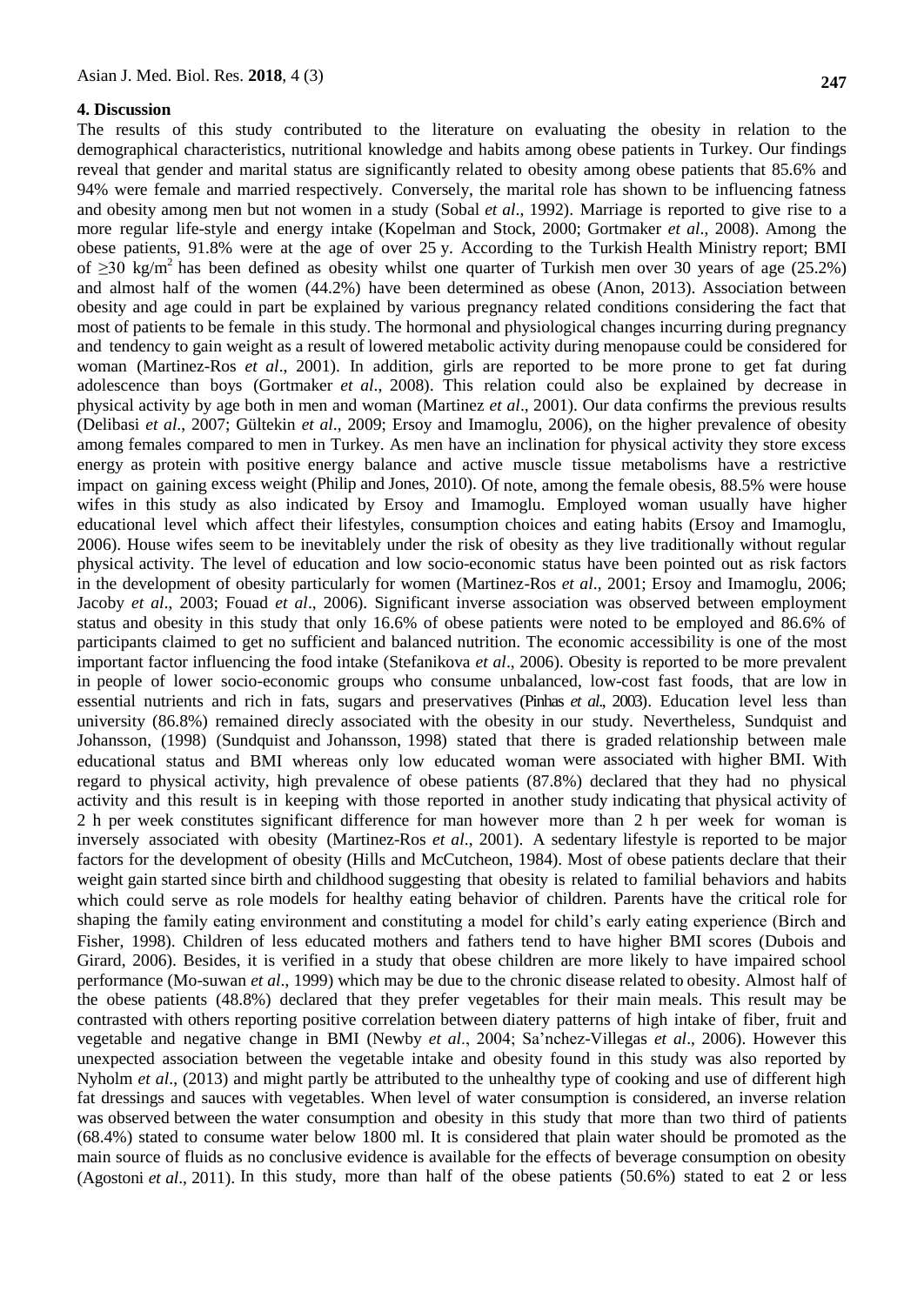snacks between meals which is in same line with recent studies (Koletzko and Toschke, 2010; Lioret *et al*., 2008) indicating that eating occasions between 4 and 6 times per day were negatively associated with BMI score. Fast eating was very common among the obese patients (55.2%) as also underlined in other studies indicating that eating fast increases the BMI (Spiegel *et al*., 1991; Shigeta *et al*., 2001 Sasaki *et al*., 2003; Sugimori *et al*., 2004). Very large part of the study group (92.8%) stated that they were not applying a regular diet under the supervision of a dietician. Besides we found unexpectedly positive correlation between obesity and having regular breakfast which is in contrast with the studies reporting that skipping breakfast to be the risk factor for obesity. It is stated that people who skip breakfast tend to have increased appetite and to prefer food higher in fat and energy density (Moreno *et al*., 2010; Rampersaud *et al*., 2005). Furthermore we observed that women versus men, urban dwellers versus those live in other areas, high school and university graduates versus those with a lower level of education and those with body mass indexes (BMI) of 35 and less had a higher general knowledge level regarding nutrition than the other groups. In addition high level of obese patients were living in urban areas compared to other settlements in this study in contrast to that found by Martinez-Ros *et al*., (2001). Modernisation and economic growth can help improve standards of living and provide greater access to services, but may also contribute to deteriorating dietary patterns with a corresponding increase in the risk of diet-related diseases such as obesity (Knai *et al*., 2007).

Emotional alterations seem to be effective on nutritional habits of patients that 71% of which declared to be eating more than usual. It was evident that housewives were more prone to increasing their food intake due to emotional alterations in comparison with the other professional groups in this study. Individuals who can not regulate their mood behaviorally (to do something they like etc.) were reported to more likely to eat when angry or depressed as a response to negative affects (Spence and Courbasson, 2012).

#### **5. Conclusions**

Obesity display rising trends in both developed and developing countries, and seems to continue to rise if not addressed. There is considerable health risks and costs related to obesity. Comparative national surveys should be carried out periodically to trace the actual food intake trend of population and to develop obesity prevention strategies. More complex measurement strategies must be taken into account at population level to monitor and control the obesity. Large scale surveys would increase the public and government awareness concerning the extend of the problem and would help to translate the knowledge into obesity control programmes. Obesity management policies should be focused on education of woman as they are the key figures to alter the nutritional status of the populations. Lowered energy intake and physical activity should be promoted by the national obesity control programs. Based on the risk factors, the relationships are complex and more research is needed to understand their overall influence on development of obesity.

#### **Conflict of interest**

None to declare.

#### **References**

- Ng M, T Fleming, M Robinson, B Thomson, N Graetz, C Margono, EC Mullany, S Biryukov, C Abbafati, SF Abera, JP Abraham, NME Abu-Rmeileh, T Achoki, AS Al Buhairan, ZA Alemu, R Alfonson, MK Ali, R Ali and E Gakidou, 2014. Global, regional, and national prevalence of overweight and obesity in children and adults during 1980–2013: a systematic analysis for the Global Burden of Disease Study 2013. Lancet, 384: 766-781.
- Knai C, M Suhrcke and T Lobstein, 2007. Obesity in Eastern Europe: An overview of its healt hand economic implications. Econ. Human. Biol., 5: 392-408.
- Jonides L, V Buschacher and SE Barlow, 2002. Management of child and adolescent obesity: Psychological, emotional, and behavioral assessment. Pediatrics, 110: 215-221.
- Chan RSM and J Woo, 2010. Prevention of overweight and obesity: how effective is the current public health approach 2010. Int. J. Environ. Res. Public Health, 7: 765-783.
- Larsson U, J Karlsson and M Sullivan, 2002. Impact of overweight and obesity on health-related quality of life a Swedish population study. Int. J. Obesity Met. Disor., 26: 417-418.
- Tsai [WL,](https://aje.oxfordjournals.org/search?author1=Wen-Ling%2BTsai&sortspec=date&submit=Submit) CH Yang, SF Lin and FM Fang, 2004. Impact of obesity on medical problems and quality of life in Taiwan. Am. J. Epidemiol., 160: 557-565.
- Jia H and EI Lubetkin, 2005. The impact of obesity on health-related quality-of-life in the general adult US population. J. Public Health, 27: 156-164.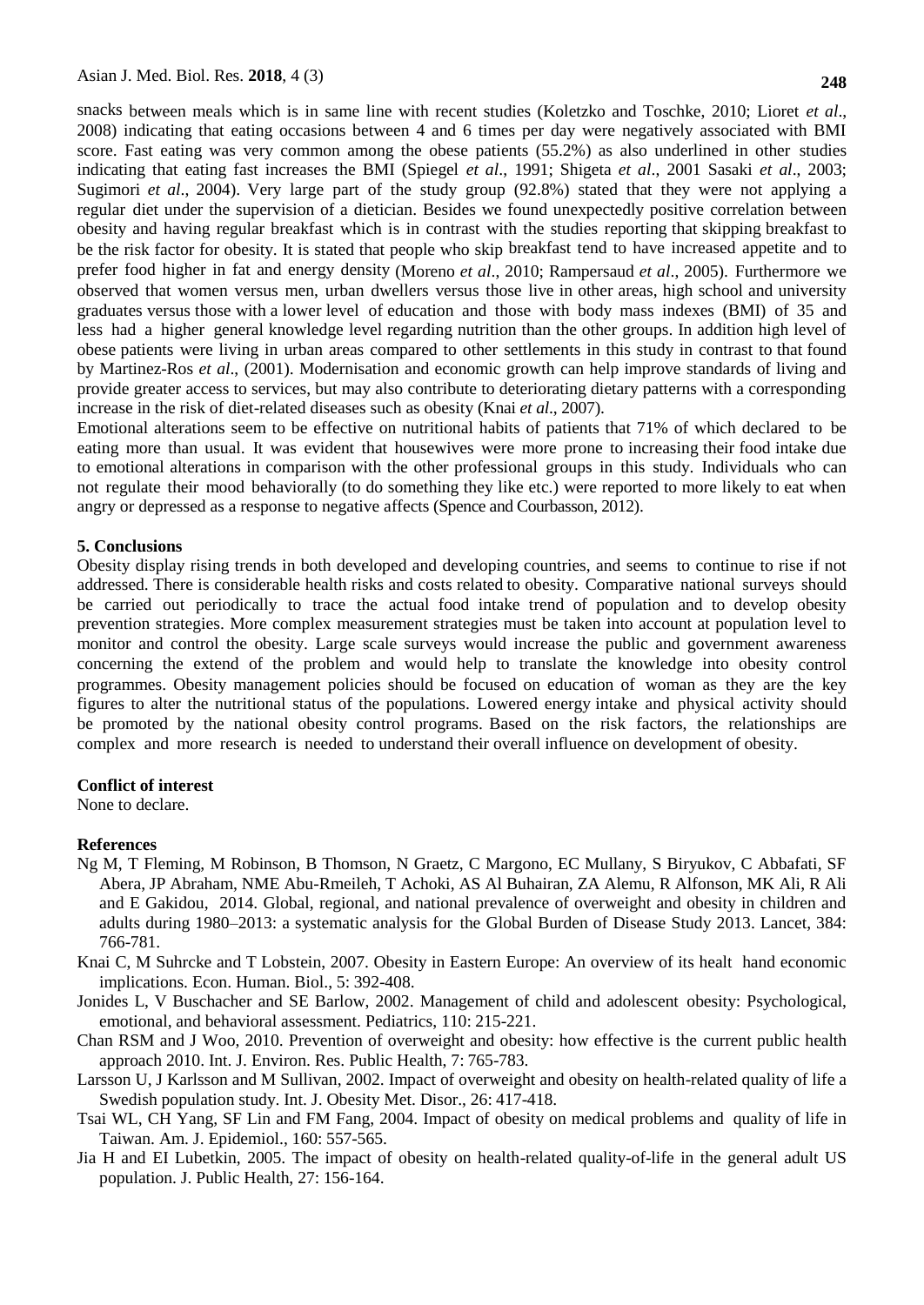- Anon, 2011. 47. National Diabetes Congress, Turkey Diabetes Prevalence Study: TURDEP TURDEP-I and-II. Professor Dr. Ilhan Satman and Turdep-II Working Group. İstanbul Istanbul University, Medical Faculty, Department of Internal Medicine Endocrinology and Metabolism Diseases 2011, Istanbul.
- James PT, R Leach, E Kalamara and M Shayeghi, 2001. The worldwide obesity epidemic. Obesity Res., 9: 228- 233.
- World Health Organization (WHO), 2000. Obesity: preventing and managing the global epidemic. Technical report series 2000, Genova.
- Sobal J, BS Rauschenbach and EA Frongillo, 1992. Marital status, fatness and obesity. Soci. Sci. Med., 35: 915-923.
- Kopelman PG and MJ Stock, 1998. Clinical Obesity, Wiley-Blackwell.
- Gortmaker SL, A Must, JM Perrin, AM Sobol and WH Dietz, 2008. Social and economic consequences of overweight in adolescence and young adulthood. In: Owerweight and obesity in adolescence. Edited by: Kautiainen S, Tampere University Press, pp. 14.
- Anon, 2013. T.C. Public Health Agency of Turkey Ministry of Health. Turkey Healthy Eating and Active Life Program (2013-2017) in 2013, Ankara.
- Martinez-Ros MT, MJ Tormo, C Navarro, MD Chirlaque and D Perez-Flores, 2001. Extremely high prevalence of overweight and obesity in Murcia, a Mediterranean region in south-east Spain. Int. J. Obesity Rel. Met. Disor., 25: 1372-80.
- Delibasi T, Y Karaaslan, I Ustun, E Koroglu and S Hosgor, 2007. National prevalence of underweight and obesity in Turkey: cross sectional study of a representative adult population. Central Europ. J Med., 2: 294- 303.
- Gültekin T, B Koca Özer, G Akin, Y Bektaş, M Sağır and E Guleç, 2009. Prevalence of overweight and obesity in Turkish adults. Anthrop. Anz., 67: 205-212.
- Ersoy C and S Imamoglu, 2006. Comparison of the obesity risk and related factors in employed and unemployed (housewife) premenopausal urban women. Diab. Res. Clin. Prac., 190-96.
- Philip W and T James, 2010. Global prevalance of adults obesity. In: Physical activity and obesity. Edited by: Katzmarzyk PT, Bouchard C, United States.
- Jacoby E, J Goldstein, A Lopez, E Nunez and T Lopez, 2003. Social class, family, and life-style factors associated with overweight and obesity among adults in Peruvian cities. Prevent. Med., 37: 396-405.
- Fouad M, S Rastam, K Ward and W Maziak, 2006. Prevalence of obesity and its associated factors in Aleppo, Syria. Prevent. Cont., 2: 85-94.
- Stefanikova Z, L Sevcikova, J Jurkovicova, L Sobotova and L Aghova, 2006. Positive and negative trends inuniversity students' food intake. Bratisl. Lek. Listy., 107: 217-220.
- Pinhas-Hamiel O, RS Newfield, I Koren, A Agmon, P Lilos and M Phillip, 2003. Greater prevalence of iron deficiency in overweight and obese children and adolescents. Int. J. Obesity, 27: 416-418.
- Sundquist J and SE Johansson, 1998. The influence of socio-economic status, ethnicity and lifestyle on body mass index in a longitudinal study. Int. J. Epidemiol., 27: 57-63.
- Hills SW and NB McCutcheon, 1984. Contributions of obesity, gender, hunger, food preference and body size, bite speed and rate of eating. Appetite, 5: 73-83.
- Birch LL and JO Fisher, 1998. Development of eating behaviors among children and adolescents. Pediatrics, 101: 539-549.
- Dubois L and M Girard, 2006. Early determinants of overweight at 4.5 years in a population-based longitudinal study. Int. J. Obesity, 30: 610-617.
- Mo-suwan L, L Lebel, A Puetpaiboon and C Junjana, 1999. School performance and weight status of children and young adolescents in a transitional society in Thailand. Int. J. Obesity Rela. Metab. Disor., 23: 272-77.
- Newby PK, D Muller, J Hallfrisch, R Andres [and](javascript:;) KL Tucke[r,](javascript:;) 2004. Food patterns measured by factor analysis and anthropometric changes in adults. Am. J. Clin. Nutr., 80: 504-513.
- Sa´nchez-Villegas A, M Bes-Rastrollo, MA Martı´nez-Gonza´lez and L Serra-Majem, 2006. Adherence to a Mediterranean dietary pattern and weight gain in a follow-upstudy: the SUN cohort. Int. J. Obesity, 30: 350-358.
- [Nyholm](http://www.cabdirect.org/search.html?q=au%3A%22Nyholm%2C%2BM.%22) M, L [Lissner,](http://www.cabdirect.org/search.html?q=au%3A%22Lissner%2C%2BL.%22) A [Hörnell,](http://www.cabdirect.org/search.html?q=au%3A%22H%C3%B6rnell%2C%2BA.%22) I [Johansson,](http://www.cabdirect.org/search.html?q=au%3A%22Johansson%2C%2BI.%22) G [Hallmans](http://www.cabdirect.org/search.html?q=au%3A%22Hallmans%2C%2BG.%22) and A [Winkvist,](http://www.cabdirect.org/search.html?q=au%3A%22Winkvist%2C%2BA.%22) 2013. Exploring dietary patterns, obesity and sources of bias: the Västerbotten Intervention Programme. J. [Pub. Health Nutr.](http://www.cabdirect.org/search.html?q=do%3A%22Public%2BHealth%2BNutrition%22), 16: 631-638.
- Agostoni, C, C Braegger, T Decsi, S Kolacek, B Koletzko, W Mihatsch, LA Moreno, J Puntis, R Shamir, H Szajewska, D Turck and J van Goudoever, 2011. Role of dietary factors and food habits in the